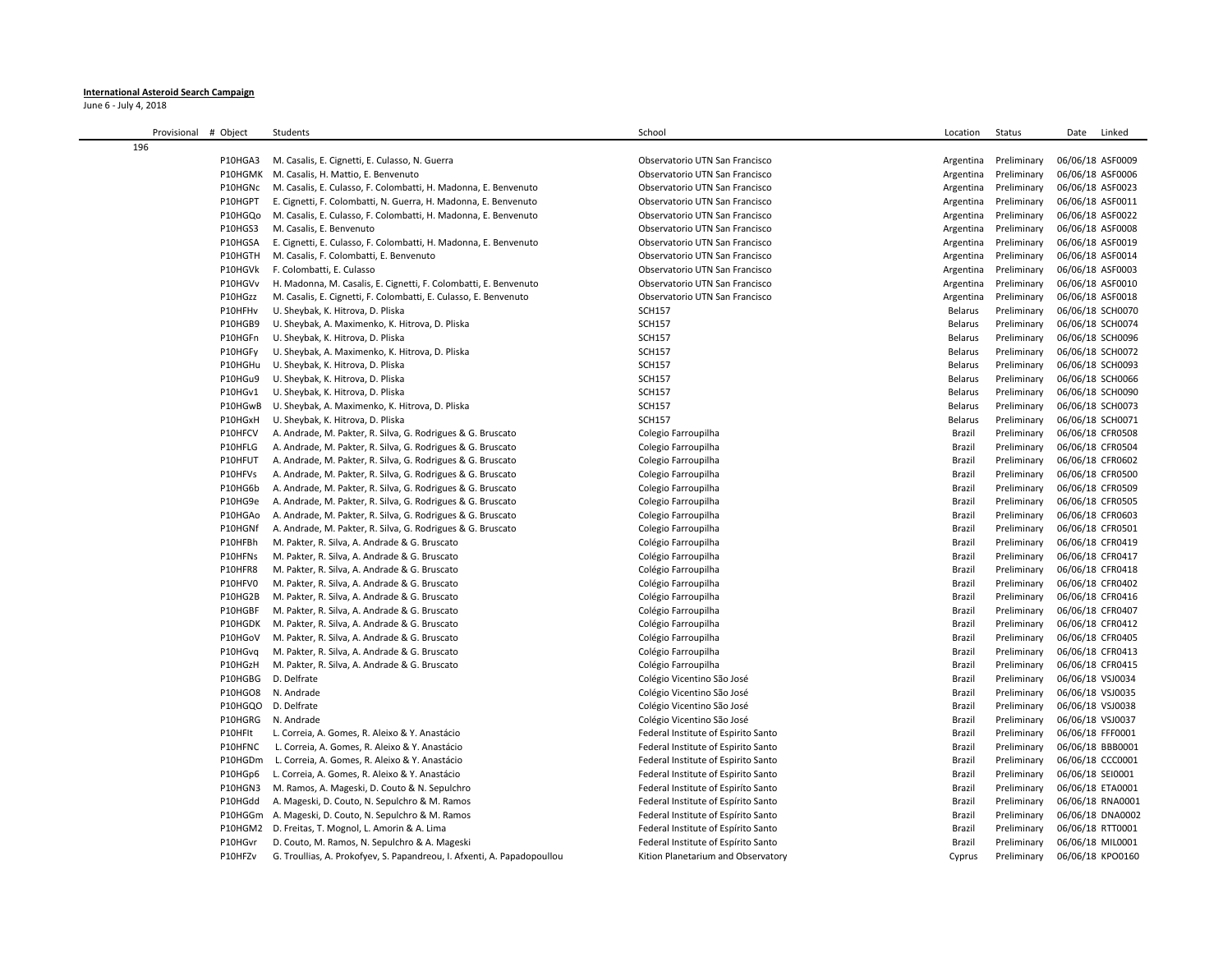| P10HGIH | G. Troullias, E. Demetriou, K. Giannakopoulou, I. Afxenti, A. Papadopoullou | Kition Planetarium and Observatory | Cyprus | Preliminary                | 06/06/18 KPO0169                     |
|---------|-----------------------------------------------------------------------------|------------------------------------|--------|----------------------------|--------------------------------------|
| P10HGMT | G. Troullias, E. Demetriou, K. Giannakopoulou, I. Afxenti, A. Papadopoullou | Kition Planetarium and Observatory | Cyprus | Preliminary                | 06/06/18 KPO0172                     |
| P10HGNp | G. Troullias, E. Demetriou, K. Giannakopoulou, I. Afxenti, A. Papadopoullou | Kition Planetarium and Observatory | Cyprus | Preliminary                | 06/06/18 KPO0170                     |
| P10HGNu | G. Troullias, E. Demetriou, K. Giannakopoulou, I. Afxenti, A. Papadopoullou | Kition Planetarium and Observatory | Cyprus | Preliminary                | 06/06/18 KPO0171                     |
| P10HGQ0 | G. Troullias, E. Demetriou, K. Giannakopoulou, I. Afxenti, A. Papadopoullou | Kition Planetarium and Observatory | Cyprus | Preliminary                | 06/06/18 KPO0162                     |
| P10HGRi | G. Troullias, E. Demetriou, K. Giannakopoulou, I. Afxenti, A. Papadopoullou | Kition Planetarium and Observatory | Cyprus | Preliminary                | 06/06/18 KPO0178                     |
| P10HGVA | G. Troullias, E. Demetriou, K. Giannakopoulou, I. Afxenti, A. Papadopoullou | Kition Planetarium and Observatory | Cyprus | Preliminary                | 06/06/18 KPO0164                     |
| P10HGVd | G. Troullias, E. Demetriou, K. Giannakopoulou, I. Afxenti, A. Papadopoullou | Kition Planetarium and Observatory | Cyprus | Preliminary                | 06/06/18 KPO0168                     |
| P10HFEn | D. Singh, P. Sharma, S. Menon                                               | PSN Ad Astra                       | India  | Preliminary                | 06/06/18 PSN2007                     |
| P10HFI0 | P. Sharma, D. Singh, S. Menon                                               | PSN Ad Astra                       | India  | Preliminary                | 06/06/18 PSN2003                     |
| P10HFKM | D. Singh, P. Sharma, S. Menon                                               | PSN Ad Astra                       | India  | Preliminary                | 06/06/18 PSN209                      |
| P10HFLf | D. Singh, P. Sharma, S. Menon                                               | PSN Ad Astra                       | India  | Preliminary                | 06/06/18 PSN2014                     |
| P10HFNR | D. Singh, P. Sharma, S. Menon                                               | PSN Ad Astra                       | India  | Preliminary                | 06/06/18 PSN2014                     |
| P10HFQm | D. Singh, P. Sharma, S. Menon                                               | PSN Ad Astra                       | India  | Preliminary                | 06/06/18 PSN2009                     |
| P10HFSG | P. Sharma, D. Singh, S. Menon                                               | PSN Ad Astra                       | India  | Preliminary                | 06/06/18 PSN2001                     |
| P10HFTK | D. Singh, P. Sharma, S. Menon                                               | PSN Ad Astra                       | India  | Preliminary                | 06/06/18 PSN2021                     |
| P10HFU1 | D. Singh, P. Sharma, S. Menon                                               | PSN Ad Astra                       | India  | Preliminary                | 06/06/18 PSN2018                     |
| P10HFVo | D. Singh, P. Sharma, S. Menon                                               | PSN Ad Astra                       | India  | Preliminary                | 06/06/18 PSN2002                     |
| P10HFXx | P. Sharma, D. Singh, S. Menon                                               | PSN Ad Astra                       | India  | Preliminary                | 06/06/18 PSN2005                     |
| P10HG0z | D. Singh, P. Sharma, S. Menon                                               | PSN Ad Astra                       | India  | Preliminary                | 06/06/18 PSN2011                     |
| P10HG3r | D. Singh, P. Sharma, S. Menon                                               | PSN Ad Astra                       | India  | Preliminary                | 06/06/18 PSN2013                     |
| P10HG8i | D. Singh, P. Sharma, S. Menon                                               | PSN Ad Astra                       | India  | Preliminary                | 06/06/18 PSN2006                     |
| P10HG90 | D. Singh, P. Sharma, S. Menon                                               | PSN Ad Astra                       | India  |                            | 06/06/18 PSN2019                     |
| P10HGbA |                                                                             | PSN Ad Astra                       | India  | Preliminary                |                                      |
| P10HGrk | D. Singh, P. Sharma, S. Menon<br>D. Singh, P. Sharma, S. Menon              | PSN Ad Astra                       | India  | Preliminary<br>Preliminary | 06/06/18 PSN2010<br>06/06/18 PSN2020 |
|         |                                                                             |                                    |        |                            |                                      |
| P10HFOq | V. Singhal, V. Datta & N. Agrawal                                           | PSN Cosmogazers                    | India  | Preliminary                | 06/06/18 PSN1001                     |
| P10HGaP | V. Singhal, V. Datta & N. Agrawal                                           | <b>PSN Cosmogazers</b>             | India  | Preliminary                | 06/06/18 PSN1002                     |
| P10HGHn | V. Singhal, V. Datta & N. Agrawal                                           | <b>PSN Cosmogazers</b>             | India  | Preliminary                | 06/06/18 PSN1005                     |
| P10HGxf | V. Singhal, N. Agrawal & V. Datta                                           | <b>PSN Cosmogazers</b>             | India  | Preliminary                | 06/06/18 PSN1104                     |
| P10HFB6 | J. Ghosh & P. Ghosh                                                         | <b>Rural Asteroid Hunters</b>      | India  | Preliminary                | 06/06/18 RAH0093                     |
| P10HFFq | J. Ghosh & P. Ghosh                                                         | Rural Asteroid Hunters             | India  | Preliminary                | 06/06/18 RAH0033                     |
| P10HFPL | J. Ghosh & P. Ghosh                                                         | Rural Asteroid Hunters             | India  | Preliminary                | 06/06/18 RAH0078                     |
| P10HFSj | J. Ghosh & P. Ghosh                                                         | Rural Asteroid Hunters             | India  | Preliminary                | 06/06/18 RAH0089                     |
| P10HFUI | J. Ghosh & P. Ghosh                                                         | Rural Asteroid Hunters             | India  | Preliminary                | 06/06/18 RAH0107                     |
| P10HFYc | J. Ghosh & P. Ghosh                                                         | Rural Asteroid Hunters             | India  | Preliminary                | 06/06/18 RAH0101                     |
| P10HFZY | J. Ghosh & P. Ghosh                                                         | Rural Asteroid Hunters             | India  | Preliminary                | 06/06/18 RAH0076                     |
| P10HG1H | J. Ghosh & P. Ghosh                                                         | Rural Asteroid Hunters             | India  | Preliminary                | 06/06/18 RAH0027                     |
| P10HG3i | J. Ghosh & P. Ghosh                                                         | Rural Asteroid Hunters             | India  | Preliminary                | 06/06/18 RAH0047                     |
| P10HG4i | J. Ghosh & P. Ghosh                                                         | Rural Asteroid Hunters             | India  | Preliminary                | 06/06/18 RAH0075                     |
| P10HG4J | J. Ghosh & P. Ghosh                                                         | Rural Asteroid Hunters             | India  | Preliminary                | 06/06/18 RAH0081                     |
| P10HG6M | J. Ghosh & P. Ghosh                                                         | <b>Rural Asteroid Hunters</b>      | India  | Preliminary                | 06/06/18 RAH0045                     |
| P10HG7a | J. Ghosh & P. Ghosh                                                         | <b>Rural Asteroid Hunters</b>      | India  | Preliminary                | 06/06/18 RAH0068                     |
| P10HGCL | J. Ghosh & P. Ghosh                                                         | Rural Asteroid Hunters             | India  | Preliminary                | 06/06/18 RAH0096                     |
| P10HGCX | J. Ghosh & P. Ghosh                                                         | <b>Rural Asteroid Hunters</b>      | India  | Preliminary                | 06/06/18 RAH0069                     |
|         | P10HGDW J. Ghosh & P. Ghosh                                                 | <b>Rural Asteroid Hunters</b>      | India  | Preliminary                | 06/06/18 RAH0023                     |
| P10HGeD | J. Ghosh & P. Ghosh                                                         | Rural Asteroid Hunters             | India  | Preliminary                | 06/06/18 RAH0032                     |
| P10HGeX | J. Ghosh & P. Ghosh                                                         | Rural Asteroid Hunters             | India  | Preliminary                | 06/06/18 RAH0022                     |
| P10HGfZ | J. Ghosh & P. Ghosh                                                         | Rural Asteroid Hunters             | India  | Preliminary                | 06/06/18 RAH0072                     |
| P10HGhv | J. Ghosh & P. Ghosh                                                         | Rural Asteroid Hunters             | India  | Preliminary                | 06/06/18 RAH0013                     |
| P10HGji | J. Ghosh & P. Ghosh                                                         | Rural Asteroid Hunters             | India  | Preliminary                | 06/06/18 RAH0016                     |
| P10HGjU | J. Ghosh & P. Ghosh                                                         | Rural Asteroid Hunters             | India  | Preliminary                | 06/06/18 RAH0009                     |
| P10HGkr | J. Ghosh & P. Ghosh                                                         | Rural Asteroid Hunters             | India  | Preliminary                | 06/06/18 RAH0001                     |
| P10HGlj | J. Ghosh & P. Ghosh                                                         | <b>Rural Asteroid Hunters</b>      | India  | Preliminary                | 06/06/18 RAH0029                     |
| P10HGLY | J. Ghosh & P. Ghosh                                                         | <b>Rural Asteroid Hunters</b>      | India  | Preliminary                | 06/06/18 RAH0048                     |
| P10HGNI | J. Ghosh & P. Ghosh                                                         | Rural Asteroid Hunters             | India  | Preliminary                | 06/06/18 RAH0056                     |
| P10HGnx | J. Ghosh & P. Ghosh                                                         | <b>Rural Asteroid Hunters</b>      | India  | Preliminary                | 06/06/18 RAH0039                     |
| P10HGo9 | J. Ghosh & P. Ghosh                                                         | Rural Asteroid Hunters             | India  | Preliminary                | 06/06/18 RAH0088                     |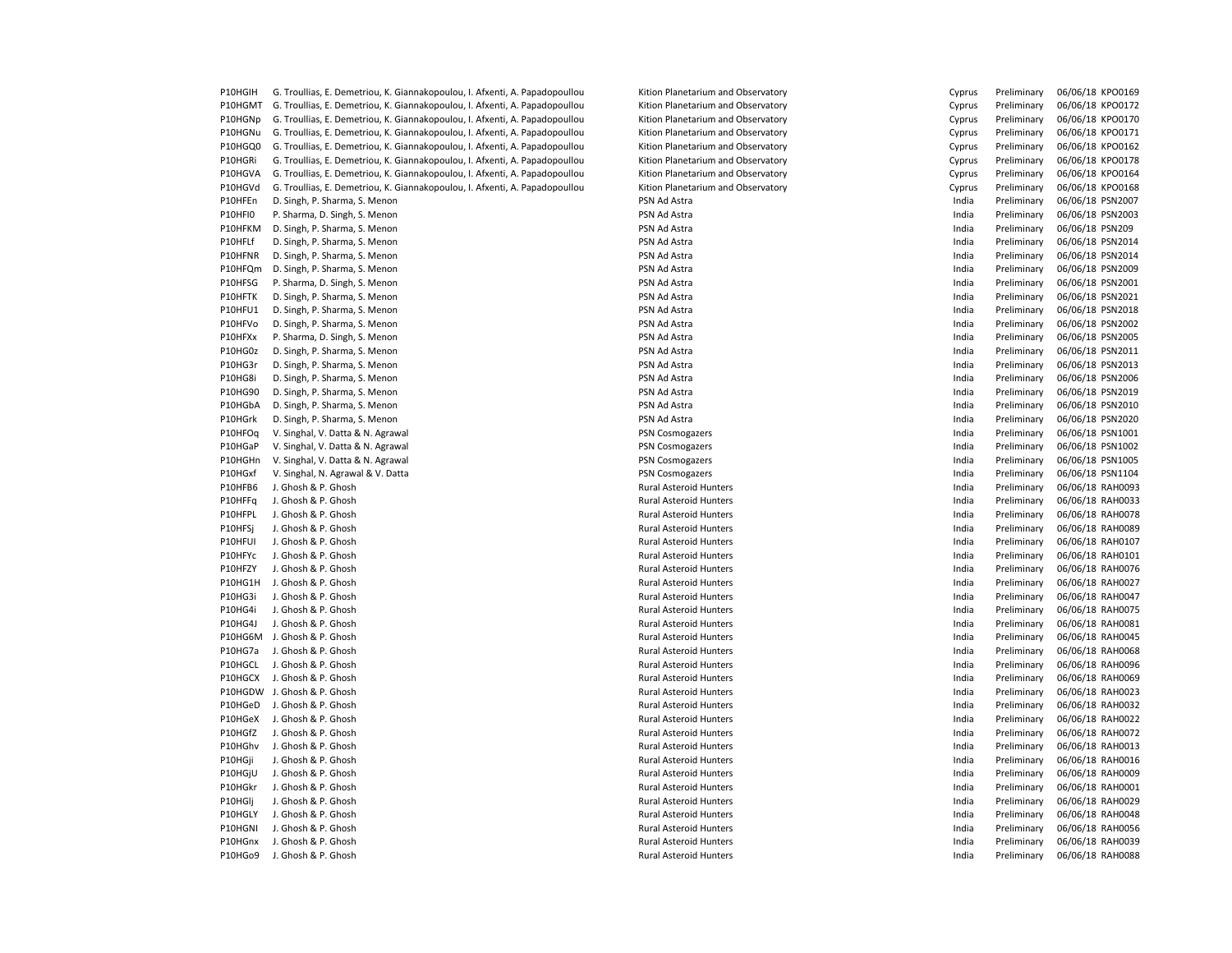P10HGtM J. Ghosh & P. Ghosh Chosh Chosh Chosh Chosh Rural Asteroid Hunters Pural Asteroid Hunters and the Chosh Rural Asteroid Hunters and the Chosh Rural Asteroid Hunters and the Chosh Rural Asteroid Hunters and the Chosh P10HGuX J.Ghosh & P.Ghosh North Rural Asteroid Hunters Channel Asteroid Hunters and Muslem and the Channel Preliminary 06/06/18 RAH0083 P10HGvQ J. Ghosh & P. Ghosh North Rural Asteroid Hunters And Asteroid Hunters and Asteroid Hunters and Asteroid Hunters and Asteroid Hunters and Asteroid Hunters and Asteroid Hunters and Asteroid Hunters and Asteroid Hunte P10HGvs J. Ghosh & P. Ghosh North Rural Asteroid Hunters and Munders and Munders and Munders and Munders and Munders and Munders and Munders and Munders and Munders and Munders and Munders and Munders and Munders and Munde P10HGxx J. Ghosh & P. Ghosh North Rural Asteroid Hunters Changes and Changes and Changes and Changes and Reliminary 06/06/18 RAH0095 P10HGzk J. Ghosh & P. Ghosh North Rural Asteroid Hunters And Asteroid Hunters and Asteroid Hunters and Asteroid Hunters and Asteroid Hunters and Asteroid Hunters and Asteroid Hunters and Asteroid Hunters and Asteroid Hunte P10HGAG H.Ohnishi, R.Kaneta, H.Tanaka & A.Tonooka Shizuoka Shizuoka Kita High School Japan Preliminary 06/06/18 SZK0007 P10HGDE K.Abe,A.Ishio,R.Emerson & S.Ymamoto Shizuoka Shizuoka Kita High School Shizuoka Kita High School Japan Preliminary 06/06/18 SZK0017 P10HGOr H.Ohnishi, R.Kaneta, H.Tanaka & A.Tonooka Shizuoka Shizuoka Kita High School Japan Preliminary 06/06/18 SZK0013 P10HGBl D.Ose & E.Suzuki Shizuoka Prefectural Iwata Minami High School Japan Preliminary 06/06/18 SZK0006 P10HGHI D.Ose & E.Suzuki Shizuoka Prefectural Iwata Minami High School Japan Preliminary 06/06/18 SZK0004 P10HGJh D.Ose & E.Suzuki Shizuoka Prefectural Iwata Minami High School Japan Preliminary 06/06/18 SZK0002 P10HGUi D.Ose & E.Suzuki Shizuoka Prefectural Iwata Minami High School Japan Preliminary 06/06/18 SZK0003 P10HGLq S. Morimoto, M.Hirose, L.Nagata, & Y.Kobayashi Shizuoka University Attached Hamamatsu Junior High School Japan Preliminary 06/06/18 SZK0015 P10HGRL A. Dan, D. Dumitrof, A. Holmanu, S. Mustafa, I. Bararu Colegiul National Micea cel Batran Colegiul National Micea cel Batran Romania Preliminary 06/06/18 LMB0004 P10HGAw A. Dan, D. Dumitrof, A. Holmanu Colegiul National Mircea cel Batran Romania Preliminary 06/06/18 LMB0009 P10HGCu B. Baias, T. Omer, I. Bararu, R. Dragomir Colegiul National Mircea cel Batran Romania Preliminary 06/06/18 LMB0002 P10HGLu A. Dan, D. Dumitrof, A. Holmanu Colegiul National Mircea cel Batran Romania Preliminary 06/06/18 LMB0008 P10HGwq A. Dan, D. Dumitrof, A. Holmanu Colegiul National Mircea cel Batran Romania Preliminary 06/06/18 LMB0007 P10HGxT A. Dan, D. Dumitrof, A. Holmanu, S. Mustafa, I. Bararu Colegiul National Mircea cel Batran Colegiul National Mircea cel Batran Romania Preliminary 06/06/18 LMB0003 P10HGDT M. Iancu, B. Balcau, A. Dragne, A. Diaconu & T. Mocioi Tudor Vianu National High School of Computer Science Romania Preliminary 06/06/18 VIA3091 P10HGGU A. Diaconu, T. Mocioi, C. Florescu & R. Icleanu Tudor Vianu National High School of Computer Science Science Romania Preliminary 06/06/18 VIA2011 P10HGH4 A. Diaconu, T. Mocioi, I. Manea & R. Icleanu Tureanu Tudor Vianu National High School of Computer Science Romania Preliminary 06/06/18 VIA3011 P10HGLZ A. Diaconu, T. Mocioi, C. Florescu & R. Icleanu Turescu and Tudor Vianu National High School of Computer Science Romania Preliminary 06/06/18 VIA2013 P10HGOk V. Ulmeanu, A. Timofte, V. Negoita, A. Diaconu & T. Mocioi Tudor Vianu National High School of Computer Science Romania Preliminary 06/06/18 VIA3071 P10HGPG A. Diaconu, T. Mocioi, A. Hedes, M. Iancu & A. Dragne Tudor Vianu National High School of Computer Science Romania Preliminary 06/06/18 VIA1011 P10HGPp M. Craciun, A. Nichita, A. Diaconu & T. Mocioi entrantional Tudor Vianu National High School of Computer Science Romania Preliminary 06/06/18 VIA1091 P10HGsO M. Iancu, B. Balcau, A. Dragne, A. Diaconu & T. Mocioi Tudor Vianu National High School of Computer Science Romania Preliminary 06/06/18 VIA3093 P10HGSO A. Diaconu, T. Mocioi, A. Trifu, A. Marin & S. Nevinglovschi Tudor Vianu National High School of Computer Science Romania Preliminary 06/06/18 VIA1021 P10HGur A. Diaconu, T. Mocioi, I. Manea & R. Icleanu Tudor Vianu National High Achool of Computer Science Romania Preliminary 06/06/18 VIA3012 P10HGvV M. Nastase, M. Grigorescu, V. Negoita, A. Diaconu & T. Mocioi Tudor Vianu National High School of Computer Science Romania Preliminary 06/06/18 VIA2081 P10HGxW A. Diaconu, T. Mocioi, I. Manea, A. Nichita & A. Marin Tubor Vianu National High School of Computer Science Romania Preliminary 06/06/18 VIA3021 P10HGyi A. Diaconu, T. Mocioi, C. Florescu & A. Dragne Tudor Vianu National High School of Computer Science Romania Preliminary 06/06/18 VIA2021 P10HGtA J. Jooste, C. Ayres & Dave Blane ASSAG ASJ0050 CONTENT ASSAJHB South Africa Preliminary 06/06/18 ASJ0050 P10HGzn J. Jooste, C. Ayres & Dave Blane ASSAG ASJ0052 (CALC ASSAJHB ASSAJHB South Africa Preliminary 06/06/18 ASJ0052 P10HGCo D. Vazquez, R. Luzardo, A. Charquero & K. Delmonte Liceo 58 Montevideo Liceo 58 Montevideo Liceo 58 Montevideo Liceo 58 Montevideo Liceo 58 Montevideo Liceo 58 Montevideo Liceo 58 Montevideo Liceo 58 Montevideo Lic P10HGE1 D. Vazquez, R. Luzardo, A. Charquero & K. Delmonte Liceo 58 Montevideo Liceo 58 Montevideo Liceo 58 Montevideo Liceo 58 Montevideo Liceo 58 Montevideo Liceo 58 Montevideo Liceo 58 Montevideo Liceo 58 Montevideo Lic P10HGNP S. Ceballos, R. Luzardo, A. Charquero & D. Lorenzo Liceo 58 Montevideo Liceo 58 Montevideo Liceo 58 Montevideo Liceo 58 Montevideo Liceo 58 Montevideo Liceo 58 Montevideo Liceo 58 Montevideo Liceo 58 Montevideo Lic P10HGO7 D. Vazquez, R. Luzardo, A. Charquero & K. Delmonte Liceo 58 Montevideo Liceo 58 Montevideo Liceo 58 Montevideo Liceo 58 Montevideo Liceo 58 Montevideo Liceo 58 Montevideo Liceo 58 Montevideo Liceo 58 Montevideo Lic P10HGON D. Vazquez, R. Luzardo, A. Charquero & K. Delmonte Liceo 58 Montevideo Liceo 58 Montevideo Liceo 58 Montevideo Liceo 58 Montevideo Liceo 58 Montevideo Liceo 58 Montevideo Liceo 58 Montevideo Liceo 58 Montevideo Lic P10HGP9 D. Vazquez, R. Luzardo, A. Charquero & K. Delmonte Liceo 58 Montevideo Liceo 58 Montevideo Liceo 58 Montevideo Liceo 58 Montevideo Liceo 58 Montevideo Liceo 58 Montevideo Liceo 58 Montevideo Liceo 58 Montevideo Lic P10HGPe S. Ceballos, A. Charquero, D. Lorenzo & R. Liceo 19 Liceo 58 Montevideo Charges and Municipal Preliminary 06/06/18 LIC5811 P10HGut D. Vazquez, R. Luzardo, A. Charquero & K. Delmonte Liceo 58 Montevideo Liceo 58 Montevideo Liceo 58 Montevideo Liceo 58 Montevideo Liceo 58 Montevideo Liceo 58 Montevideo Liceo 58 Montevideo Liceo 58 Montevideo Lic P10HGux D. Vazquez, R. Luzardo, A. Charquero & K. Delmonte Liceo 58 Montevideo Liceo 58 Montevideo Liceo 58 Montevideo Liceo 58 Montevideo Liceo 58 Montevideo Liceo 58 Montevideo Liceo 58 Montevideo Liceo 58 Montevideo Lic P10HGwm D. Vazquez, R. Luzardo, A. Charquero & K. Delmonte Liceo 58 Montevideo Liceo 58 Montevideo Liceo 58 Montevideo Liceo 58 Montevideo Liceo 58 Montevideo Liceo 58 Montevideo Liceo 58 Montevideo Liceo 58 Montevideo Lic P10HGwS S. Ceballos, A. Charquero, D. Lorenzo & R. Liceo Carrolliceo Carrolliceo Carrolliceo Computero, D. Liceo 58 Montevideo Uruguay Preliminary 06/06/18 LIC5813 P10HGyE D. Vazquez, R. Luzardo, A. Charquero & K. Delmonte Liceo 58 Montevideo Liceo 58 Montevideo Liceo 58 Montevideo Liceo 58 Montevideo Liceo 58 Montevideo Liceo 58 Montevideo Liceo 58 Montevideo Liceo 58 Montevideo Lic P10HGDJ C. Pirez, G. Dieguez & A. Sandona Liceo Barros Blancos No. 2 Uruguay Preliminary 06/06/18 LBB0001 P10HGEK C. Pires, G. Dieguez & A. Sandona Liceo Barros Blancos No. 2 Uruguay Preliminary 06/06/18 LBB0020 P10HGEn C. Pirez, G. Dieguez & A. Sandona Liceo Barros Blancos No. 2 Uruguay Preliminary 06/06/18 LBB0010 P10HGFv C. Pirez, G. Dieguez & A. Sandona Liceo Barros Blancos No. 2 and Director C. Pirez, G. Dieguez & A. Sandona LBB0018 P10HGFw C. Pirez, G. Dieguez & A. Sandona Liceo Barros Blancos No. 2 Ciceo Barros Blancos No. 2 Dieguez & A. Sandona LBB0007 P10HGGo C. Pires, G. Dieguez & A. Sandona Liceo Barros Blancos No. 2 Ciceo Barros Blancos No. 2 Dieguez & A. Sandona LBB0026 P10HGH7 C. Pires, G. Dieguez & A. Sandona Liceo Barros Blancos No. 2 Uruguay Preliminary 06/06/18 LBB0022 P10HGHp C. Pirez, G. Dieguez & A. Sandona Liceo Barros Blancos No. 2 Uruguay Preliminary 06/06/18 LBB0015 P10HGKV C. Pires, G. Dieguez & A. Sandona Liceo Barros Blancos No. 2 Uruguay Preliminary 06/06/18 LBB0021 P10HGL3 C. Pirez, G. Dieguez & A. Sandona Liceo Barros Blancos No. 2 Uruguay Preliminary 06/06/18 LBB0003